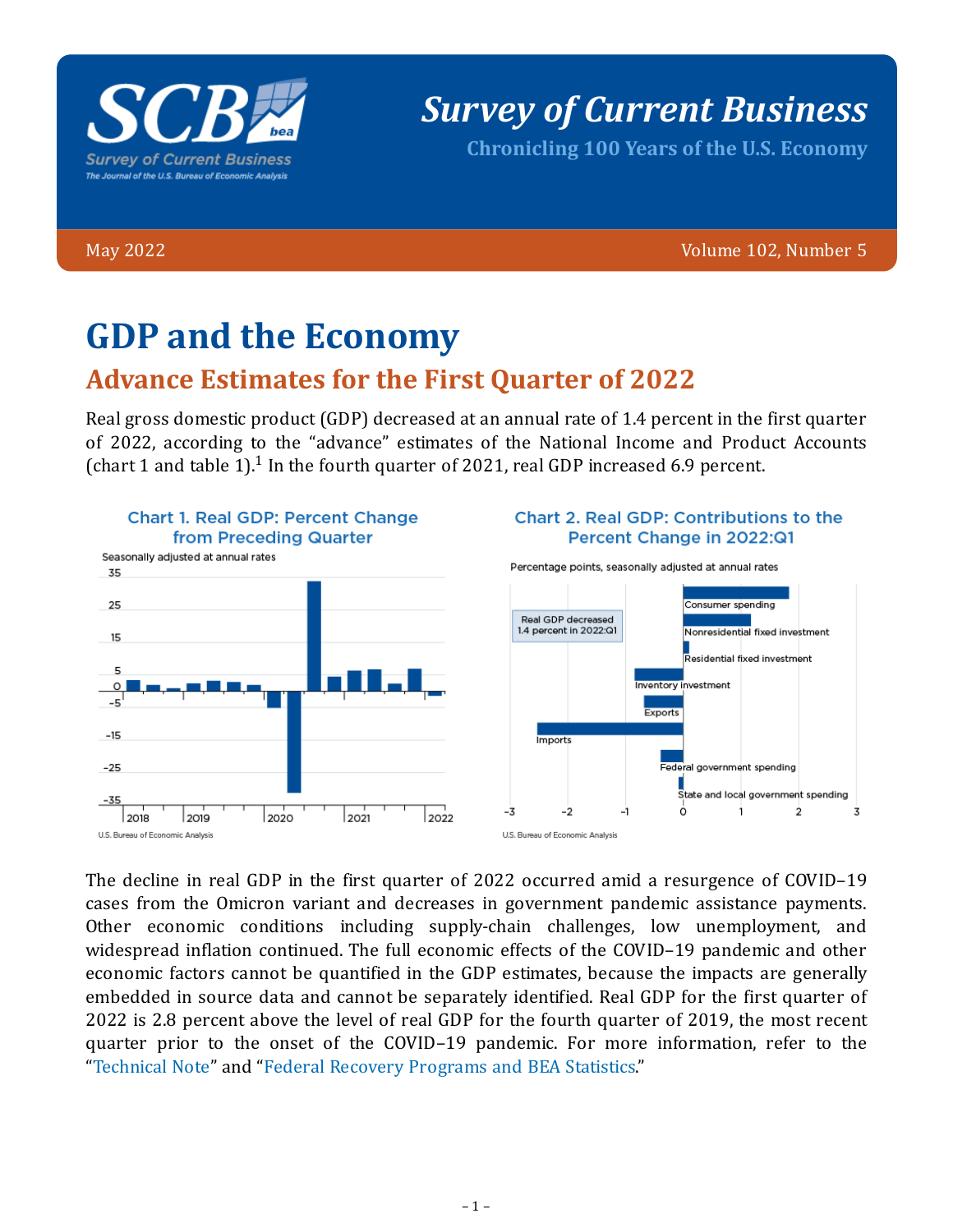## **GDP by Expenditure**

Real GDP decreased 1.4 percent (annual rate) in the first quarter of 2022, following an increase of 6.9 percent in the fourth quarter of 2021. The decrease in real GDP primarily reflected decreases in private inventory investment, exports, and federal government spending, while imports, which are a subtraction in the calculation of GDP, increased. Consumer spending, nonresidential fixed investment, and residential fixed investment increased (chart 2 and table 1). 2

- The decrease in private inventory investment was led by decreases in wholesale trade (mainly motor vehicles) and retail trade (notably, other retailers and motor vehicle dealers).
- Within exports, a decrease in goods was partly offset by an increase in services. Within goods, the leading contributors to the decrease were nonfood and nonautomotive consumer goods as well as industrial supplies and materials. Within services, the increase was led by other business services (mainly financial services).
- The decrease in federal government spending was led by defense spending on intermediate goods and services, notably services.
- Within imports, the increase was led by an increase in goods, led by nonfood and nonautomotive consumer goods, nonautomotive capital goods, and automotive vehicles, engines, and parts.
- The increase in consumer spending reflected an increase in services that was partly offset by a decrease in goods.
	- Within services, increases were widespread; health care (both outpatient services and hospitals and nursing homes), financial services and insurance (mainly financial service charges, fees, and commissions), and housing and utilities (electricity and gas) were leading contributors.
	- Within goods, a decrease in nondurable goods, led by gasoline and other energy goods, was partly offset by an increase in durable goods, led by motor vehicles and parts (new light trucks) as well as recreational goods and vehicles.
- The increase in nonresidential fixed investment reflected increases in equipment and intellectual property products.
	- Within equipment, the leading contributors to the increase were information processing equipment (mainly computers and peripheral equipment) and industrial equipment (notably, special industry machinery).
	- The increase in intellectual property products reflected increases in software (notably, prepackaged software) and in research and development.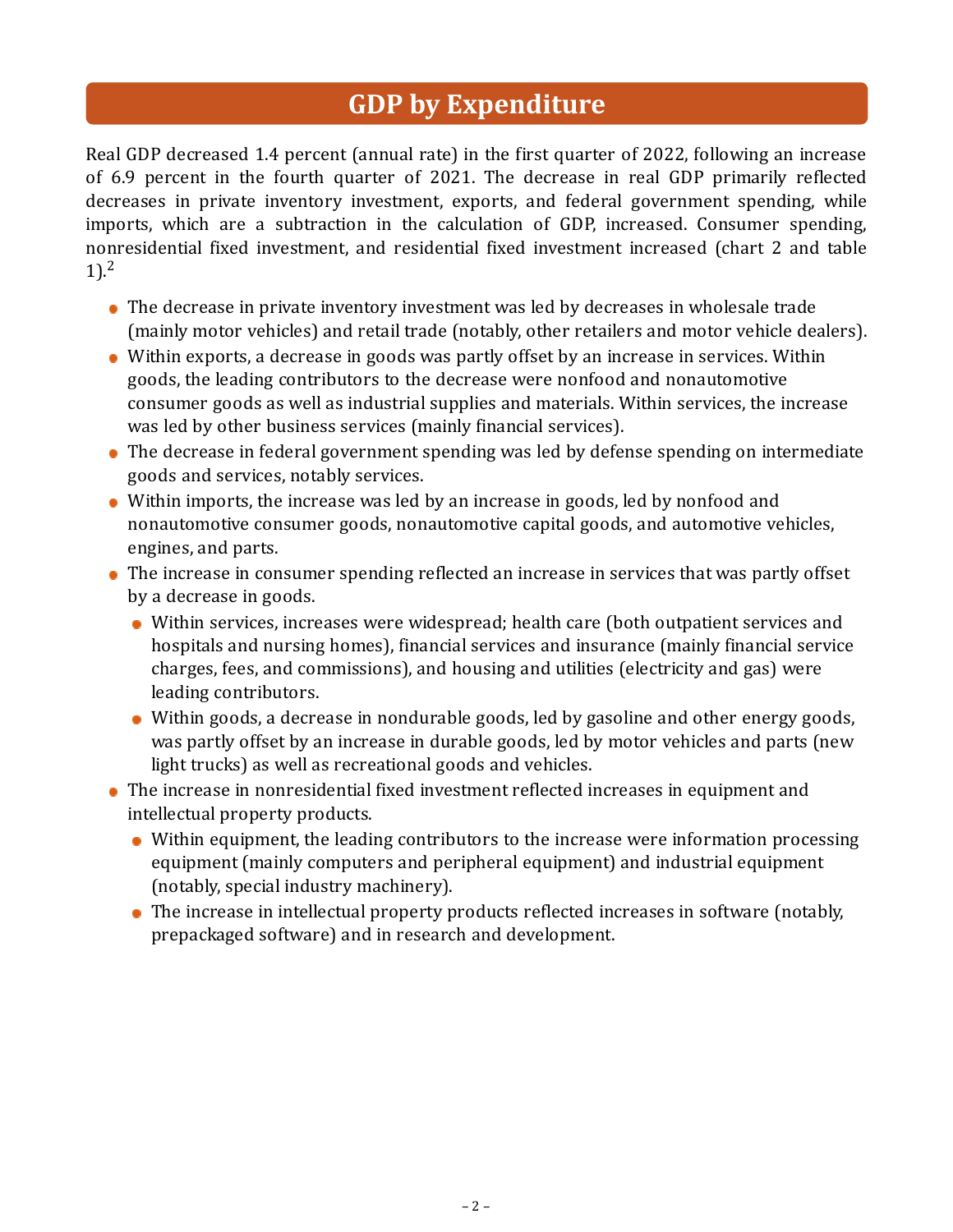| Line                    | <b>Share of current-</b><br><b>Change from preceding</b><br>dollar GDP<br>period (percent)<br>(percent)<br><b>Series</b> |        |         |                     |                     |        |                 | <b>Contribution to percent</b><br>change in real GDP<br>(percentage points)<br>2022 |                |         |  |  |  |
|-------------------------|--------------------------------------------------------------------------------------------------------------------------|--------|---------|---------------------|---------------------|--------|-----------------|-------------------------------------------------------------------------------------|----------------|---------|--|--|--|
|                         |                                                                                                                          | 2022   |         | 2021                | 2022                |        |                 | 2021                                                                                |                |         |  |  |  |
|                         |                                                                                                                          | Q1     | Q2      | $\overline{Q}3$     | Q <sub>4</sub>      | Q1     | $\overline{Q1}$ | Q2                                                                                  | Q3             | Q1      |  |  |  |
| $\mathbf{1}$            | Gross domestic<br>product <sup>1</sup>                                                                                   | 100.0  | 6.7     | 2.3                 | 6.9                 | $-1.4$ | 6.7             | 2.3                                                                                 | 6.9            | $-1.4$  |  |  |  |
| $\overline{\mathbf{2}}$ | <b>Personal consumption</b><br>expenditures                                                                              | 68.5   | 12.0    | 2.0                 | 2.5                 | 2.7    | 7.92            | 1.35                                                                                | 1.76           | 1.83    |  |  |  |
| 3                       | Goods                                                                                                                    | 23.8   | 13.0    | $-8.8$              | 1.1                 | $-0.1$ | 2.99            | $-2.21$                                                                             | 0.28           | $-0.03$ |  |  |  |
| $\boldsymbol{4}$        | Durable goods                                                                                                            | 8.7    | 11.6    | $-24.6$             | 2.5                 | 4.1    | 1.01            | $-2.52$                                                                             | 0.22           | 0.35    |  |  |  |
| 5                       | Nondurable goods                                                                                                         | 15.2   | 13.9    | 2.0                 | 0.4                 | $-2.5$ | 1.98            | 0.30                                                                                | 0.06           | $-0.38$ |  |  |  |
| 6                       | Services                                                                                                                 | 44.7   | 11.5    | 8.2                 | 3.3                 | 4.3    | 4.93            | 3.57                                                                                | 1.48           | 1.86    |  |  |  |
| $\overline{7}$          | Gross private domestic<br>investment                                                                                     | 19.1   | $-3.9$  | 12.4                | 36.7                | 2.3    | $-0.65$         | 2.05                                                                                | 5.82           | 0.43    |  |  |  |
| 8                       | Fixed investment                                                                                                         | 18.3   | 3.3     | $-0.9$              | 2.7                 | 7.3    | 0.61            | $-0.16$                                                                             | 0.50           | 1.27    |  |  |  |
| 9                       | Nonresidential                                                                                                           | 13.4   | 9.2     | 1.7                 | 2.9                 | 9.2    | 1.21            | 0.22                                                                                | 0.40           | 1.17    |  |  |  |
| 10                      | Structures                                                                                                               | 2.6    | $-3.0$  | $-4.1$              | $-8.3$              | $-0.9$ | $-0.08$         | $-0.11$                                                                             | $-0.22$        | $-0.02$ |  |  |  |
| 11                      | Equipment                                                                                                                | 5.6    | 12.1    | $-2.3$              | 2.8                 | 15.3   | 0.66            | $-0.13$                                                                             | 0.17           | 0.79    |  |  |  |
| 12                      | Intellectual property<br>products                                                                                        | 5.2    | 12.5    | 9.1                 | 8.9                 | 8.1    | 0.62            | 0.46                                                                                | 0.45           | 0.40    |  |  |  |
| 13                      | Residential                                                                                                              | 4.8    | $-11.7$ | $-7.7$              | 2.2                 | 2.1    | $-0.60$         | $-0.38$                                                                             | 0.10           | 0.10    |  |  |  |
| 14                      | Change in private inventories                                                                                            | 0.8    | ---     | $\qquad \qquad - -$ | $\qquad \qquad - -$ | $---$  | $-1.26$         | 2.20                                                                                | 5.32           | $-0.84$ |  |  |  |
| 15                      | Net exports of goods and<br>services                                                                                     | $-4.8$ | ---     | ---                 | ---                 | ---    | $-0.18$         | $-1.26$                                                                             | $-0.23$        | $-3.20$ |  |  |  |
| 16                      | <b>Exports</b>                                                                                                           | 11.2   | 7.6     | $-5.3$              | 22.4                | $-5.9$ | 0.80            | $-0.59$                                                                             | 2.24           | $-0.68$ |  |  |  |
| 17                      | Goods                                                                                                                    | 7.9    | 6.4     | $-5.0$              | 23.4                | $-9.6$ | 0.48            | $-0.39$                                                                             | 1.64           | $-0.80$ |  |  |  |
| 18                      | Services                                                                                                                 | 3.3    | 10.4    | $-5.9$              | 19.9                | 3.8    | 0.32            | $-0.19$                                                                             | 0.59           | 0.12    |  |  |  |
| 19                      | Imports                                                                                                                  | 16.0   | 7.1     | 4.7                 | 17.9                | 17.7   | $-0.99$         | $-0.68$                                                                             | $-2.46$        | $-2.53$ |  |  |  |
| 20                      | Goods                                                                                                                    | 13.5   | 4.3     | $-0.3$              | 18.9                | 20.5   | $-0.51$         | 0.04                                                                                | $-2.16$        | $-2.43$ |  |  |  |
| 21                      | Services                                                                                                                 | 2.5    | 23.6    | 35.0                | 13.1                | 4.1    | $-0.48$         | $-0.72$                                                                             | $-0.31$        | $-0.10$ |  |  |  |
| 22                      | <b>Government consumption</b><br>expenditures and gross<br>investment                                                    | 17.2   | $-2.0$  | 0.9                 | $-2.6$              | $-2.7$ | $-0.36$         | 0.17                                                                                | $-0.46$        | $-0.48$ |  |  |  |
| 23                      | Federal                                                                                                                  | 6.4    | $-5.3$  | $-5.1$              | $-4.3$              | $-5.9$ | $-0.38$         | $-0.35$                                                                             | $-0.29$        | $-0.39$ |  |  |  |
| 24                      | National defense                                                                                                         | 3.7    | $-1.1$  | $-1.7$              | $-6.0$              | $-8.5$ | $-0.04$         | $-0.07$                                                                             | $-0.24$        | $-0.33$ |  |  |  |
| 25                      | Nondefense                                                                                                               | 2.7    | $-10.7$ | $-9.5$              | $-2.0$              | $-2.2$ | $-0.34$         | $-0.29$                                                                             | $-0.05$        | $-0.06$ |  |  |  |
| 26                      | State and local                                                                                                          | 10.8   | $0.2\,$ | 4.9                 | $-1.6$              | $-0.8$ | 0.02            | 0.52                                                                                | $-0.17$        | $-0.08$ |  |  |  |
|                         | Addenda:                                                                                                                 |        |         |                     |                     |        |                 |                                                                                     |                |         |  |  |  |
| $27\,$                  | Gross domestic income (GDI) <sup>2</sup>                                                                                 | ---    | 4.3     | 6.4                 | 5.1                 | 0.9    | ---             | ---                                                                                 | ---            |         |  |  |  |
| 28                      | Average of GDP and GDI                                                                                                   | ---    | 5.5     | 4.3                 | 6.0                 | $-0.2$ | ---             |                                                                                     | $\overline{a}$ |         |  |  |  |
| 29                      | Final sales of domestic product                                                                                          | $---$  | 8.1     | 0.1                 | 1.5                 | $-0.6$ | ---             | ---                                                                                 | ---            | ---     |  |  |  |
| 30                      | Goods                                                                                                                    | 31.9   | 9.8     | $0.1\,$             | 19.0                | $-8.8$ | 3.05            | 0.05                                                                                | 5.70           | $-2.93$ |  |  |  |
| 31                      | Services                                                                                                                 | 59.3   | 7.9     | 4.7                 | 2.4                 | 2.9    | 4.62            | 2.77                                                                                | 1.44           | 1.67    |  |  |  |
| 32                      | Structures                                                                                                               | 8.8    | $-10.0$ | $-5.8$              | $-2.9$              | $-1.7$ | $-0.94$         | $-0.52$                                                                             | $-0.25$        | $-0.15$ |  |  |  |

### **Table 1. Real Gross Domestic Product (GDP) and Related Measures**

**[Seasonally adjusted at annual rates]**

1. The GDP estimates under the contribution columns are also percent changes.

2. GDI is deflated by the implicit price deflator for GDP.

Note. Percent changes are from National Income and Product Account (NIPA) tables [1.1.1](https://apps.bea.gov/iTable/iTable.cfm?reqid=19&step=3&isuri=1&nipa_table_list=1&categories=survey) and [1.2.1,](https://apps.bea.gov/iTable/iTable.cfm?reqid=19&step=3&isuri=1&nipa_table_list=15&categories=survey) contributions are from NIPA tables [1.1.2](https://apps.bea.gov/iTable/iTable.cfm?reqid=19&step=3&isuri=1&nipa_table_list=2&categories=survey) and [1.2.2,](https://apps.bea.gov/iTable/iTable.cfm?reqid=19&step=3&isuri=1&nipa_table_list=16&categories=survey) and shares are from NIPA table [1.1.10](https://apps.bea.gov/iTable/iTable.cfm?reqid=19&step=3&isuri=1&nipa_table_list=14&categories=survey) or are calculated from NIPA table [1.2.5.](https://apps.bea.gov/iTable/iTable.cfm?reqid=19&step=3&isuri=1&nipa_table_list=19&categories=survey)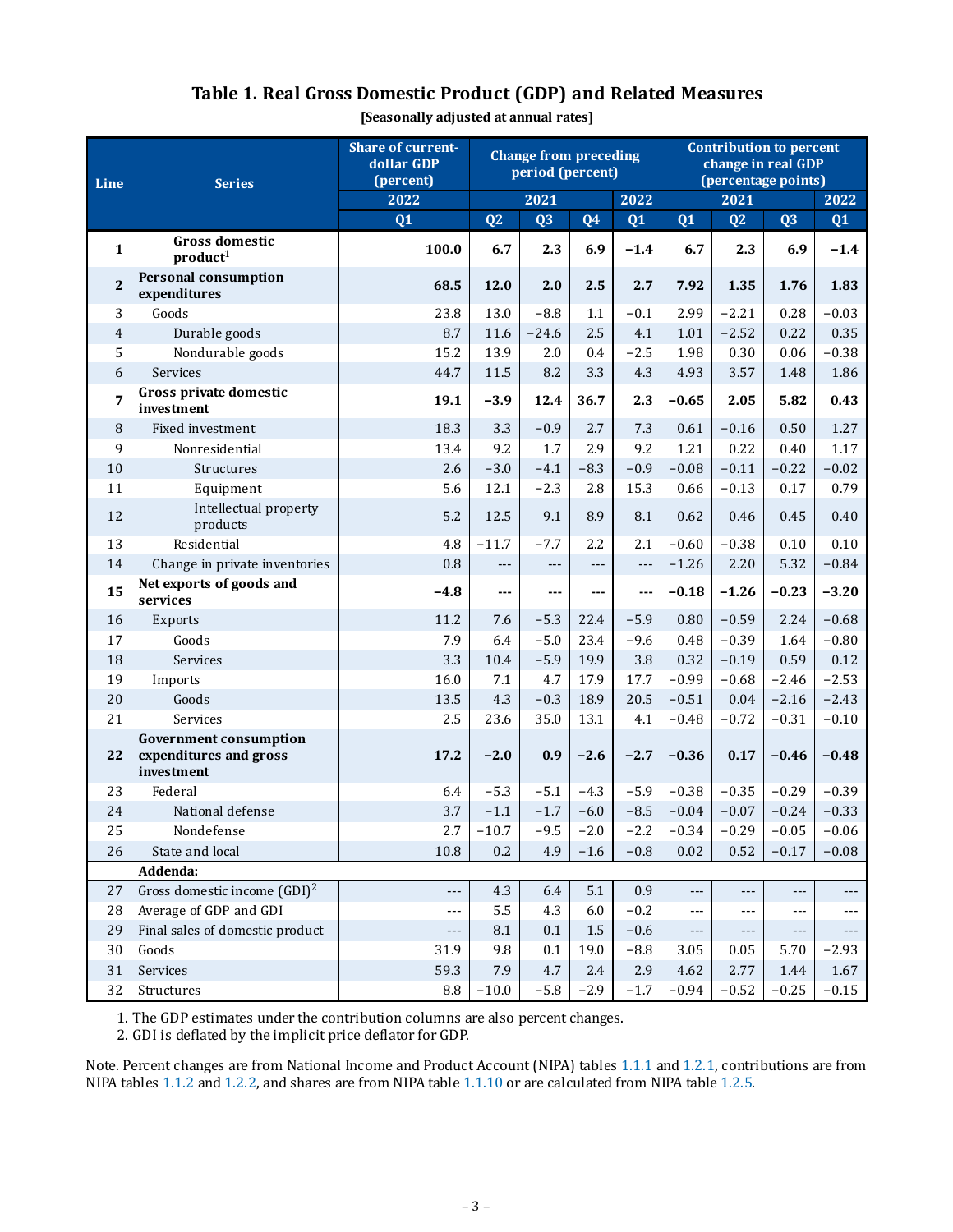## **Prices**

The Bureau of Economic Analysis' featured measure of inflation in the U.S. economy, the price index for gross domestic purchases (goods and services purchased by U.S. residents), increased 7.8 percent in the first quarter after increasing 7.0 percent in the fourth quarter (table 2 and chart 3). Price increases were widespread across all major expenditure categories and were led by increases in consumer goods and services.

- Within goods, the leading contributors to the price increase were gasoline and other energy goods, food and beverages purchased for off-premises consumption (groceries), other nondurable goods (notably prescription drugs and household supplies), and furnishings and durable household equipment.
- Within services, the leading contributor was an increase in prices paid for housing and utilities (mainly reflecting imputed rental of owner-occupied nonfarm housing) and health care (notably, hospital services).

Food prices increased 11.2 percent in the first quarter after increasing 9.0 percent in the fourth quarter. Prices for energy goods and services increased 42.5 percent after increasing 34.0 percent. Gross domestic purchases prices excluding food and energy increased 6.7 percent after increasing 6.2 percent.

Consumer prices excluding food and energy, a measure of the "core" rate of inflation, increased 5.2 percent in the first quarter after increasing 5.0 percent in the fourth quarter.



#### **Chart 3. Prices for Gross Domestic Purchases**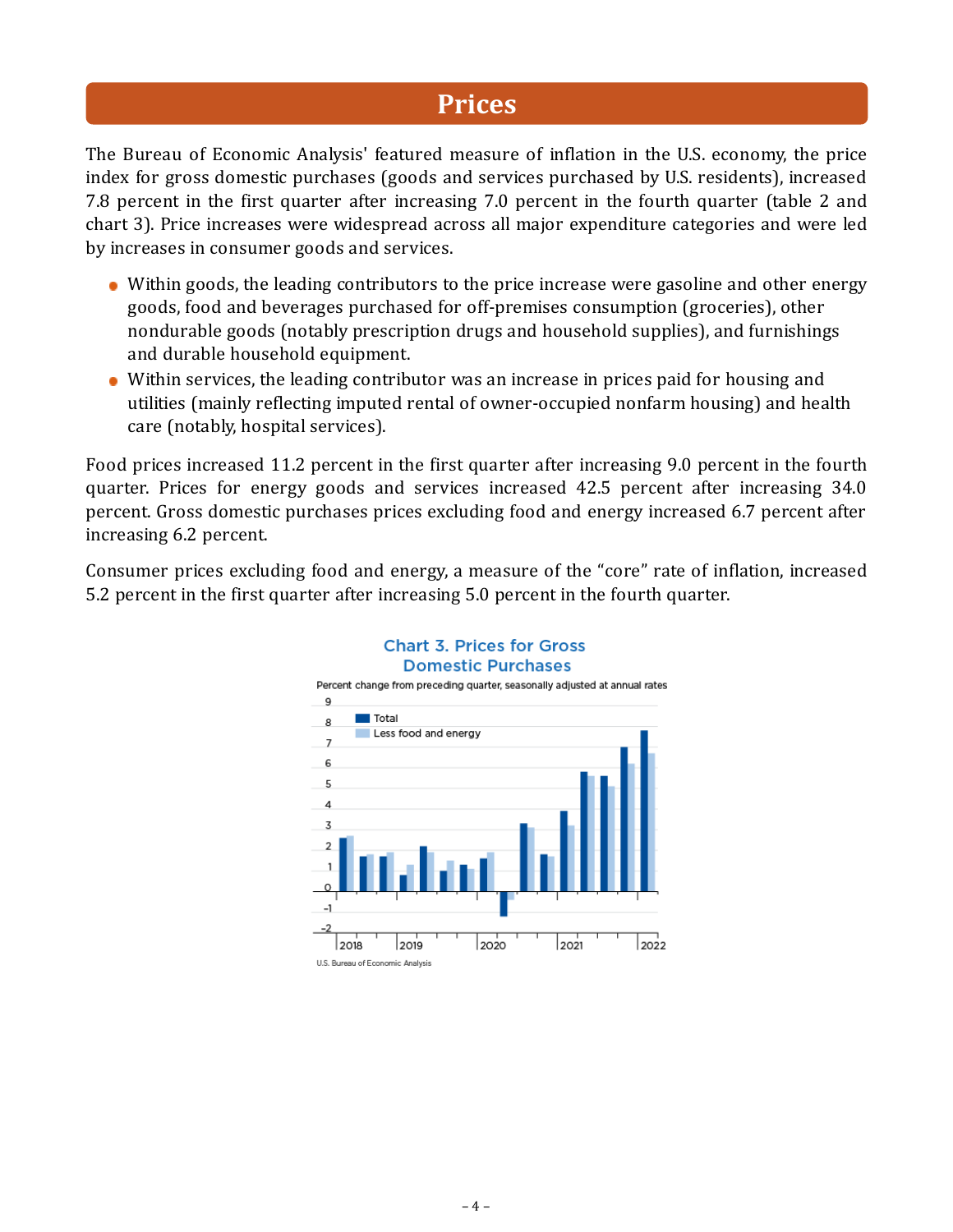#### **Table 2. Prices for Gross Domestic Purchases**

|                |                                                                    |                |                          | <b>Change from preceding</b><br>period (percent) |                     | Contribution to percent change in gross<br>domestic purchases prices (percentage points) |                 |                |         |  |  |
|----------------|--------------------------------------------------------------------|----------------|--------------------------|--------------------------------------------------|---------------------|------------------------------------------------------------------------------------------|-----------------|----------------|---------|--|--|
| Line           | <b>Series</b>                                                      | 2021           |                          |                                                  | 2022                | 2021                                                                                     |                 |                | 2022    |  |  |
|                |                                                                    | Q <sub>2</sub> | Q3                       | 04                                               | Q1                  | Q <sub>2</sub>                                                                           | $\overline{Q}3$ | Q <sub>4</sub> | Q1      |  |  |
| $\mathbf{1}$   | <b>Gross domestic</b><br>$pure$ hases <sup>1</sup>                 | 5.8            | 5.6                      | 7.0                                              | 7.8                 | 5.8                                                                                      | 5.6             | 7.0            | 7.8     |  |  |
| $\overline{2}$ | Personal consumption<br>expenditures                               | 6.5            | 5.3                      | 6.4                                              | 7.0                 | 4.23                                                                                     | 3.54            | 4.19           | 4.60    |  |  |
| 3              | Goods                                                              | 9.3            | 7.3                      | 10.2                                             | 11.8                | 2.11                                                                                     | 1.67            | 2.27           | 2.61    |  |  |
| $\overline{4}$ | Durable goods                                                      | 16.8           | 9.7                      | 10.8                                             | 6.5                 | 1.38                                                                                     | 0.81            | 0.88           | 0.55    |  |  |
| 5              | Nondurable goods                                                   | 5.0            | 5.9                      | 9.8                                              | 14.9                | 0.73                                                                                     | 0.86            | 1.39           | 2.06    |  |  |
| 6              | Services                                                           | 4.9            | 4.3                      | 4.4                                              | 4.6                 | 2.12                                                                                     | 1.87            | 1.92           | 1.99    |  |  |
| 7              | Gross private domestic investment                                  | 2.9            | 6.1                      | 8.8                                              | 9.6                 | 0.52                                                                                     | 1.03            | 1.53           | 1.73    |  |  |
| 8              | Fixed investment                                                   | 4.5            | $7.0\,$                  | 8.9                                              | 9.6                 | 0.80                                                                                     | 1.20            | 1.51           | 1.65    |  |  |
| 9              | Nonresidential                                                     | 0.9            | 4.3                      | 7.8                                              | 6.8                 | 0.13                                                                                     | 0.56            | 0.99           | 0.88    |  |  |
| 10             | Structures                                                         | 8.9            | 11.1                     | 24.4                                             | 18.5                | 0.21                                                                                     | 0.26            | 0.54           | 0.43    |  |  |
| 11             | Equipment                                                          | $-3.2$         | 4.6                      | 6.9                                              | 6.7                 | $-0.16$                                                                                  | 0.25            | 0.37           | 0.36    |  |  |
| 12             | Intellectual property<br>products                                  | 1.5            | 0.9                      | 1.6                                              | 1.7                 | 0.08                                                                                     | 0.05            | 0.08           | 0.09    |  |  |
| 13             | Residential                                                        | 15.3           | 14.8                     | 11.9                                             | 17.8                | 0.67                                                                                     | 0.64            | 0.52           | 0.77    |  |  |
| 14             | Change in private inventories                                      | $---$          | $\overline{\phantom{a}}$ | $\overline{\phantom{a}}$                         | $\qquad \qquad - -$ | $-0.28$                                                                                  | $-0.17$         | 0.02           | 0.09    |  |  |
| 15             | <b>Government consumption</b><br>expenditures and gross investment | 6.1            | 6.1                      | 7.6                                              | 9.1                 | 1.04                                                                                     | 1.02            | 1.27           | 1.49    |  |  |
| 16             | Federal                                                            | 4.1            | 5.0                      | 5.7                                              | 7.0                 | 0.28                                                                                     | 0.33            | 0.36           | 0.44    |  |  |
| 17             | National defense                                                   | 4.3            | 4.9                      | 5.5                                              | 7.8                 | 0.17                                                                                     | 0.18            | 0.21           | 0.28    |  |  |
| 18             | Nondefense                                                         | 3.9            | 5.2                      | 5.8                                              | 5.9                 | 0.11                                                                                     | 0.14            | 0.16           | 0.16    |  |  |
| 19             | State and local                                                    | 7.3            | 6.7                      | 8.9                                              | 10.3                | 0.76                                                                                     | 0.70            | 0.91           | 1.05    |  |  |
|                | Addenda:                                                           |                |                          |                                                  |                     |                                                                                          |                 |                |         |  |  |
|                | Gross domestic purchases:                                          |                |                          |                                                  |                     |                                                                                          |                 |                |         |  |  |
| 20             | Food                                                               | 1.6            | 7.9                      | 9.0                                              | 11.2                | 0.09                                                                                     | 0.40            | 0.46           | 0.56    |  |  |
| 21             | Energy goods and services                                          | 21.2           | 19.4                     | 34.0                                             | 42.5                | 0.49                                                                                     | 0.48            | 0.82           | 1.04    |  |  |
| 22             | Excluding food and energy                                          | 5.6            | 5.1                      | 6.2                                              | 6.7                 | 5.20                                                                                     | 4.72            | 5.72           | 6.22    |  |  |
|                | Personal consumption expenditures:                                 |                |                          |                                                  |                     |                                                                                          |                 |                |         |  |  |
| 23             | Food and beverages purchased for<br>off-premises consumption       | 4.1            | 7.7                      | 8.7                                              | 11.4                | $---$                                                                                    | $---$           | $---$          | $---$   |  |  |
| 24             | Energy goods and services                                          | 20.4           | 18.9                     | 34.2                                             | 42.6                | $- - -$                                                                                  | $-$             | $\overline{a}$ |         |  |  |
| 25             | Excluding food and energy                                          | 6.1            | 4.6                      | $5.0\,$                                          | 5.2                 | ---                                                                                      | ---             | $---$          |         |  |  |
| 26             | Gross domestic product                                             | 6.1            | 6.0                      | 7.1                                              | 8.0                 | $- - -$                                                                                  | $-$             | $---$          | $- - -$ |  |  |
| 27             | Exports of goods and services                                      | 19.4           | 9.7                      | 6.4                                              | 17.7                | ---                                                                                      | $---$           | $---$          |         |  |  |
| 28             | Imports of goods and services                                      | 13.4           | 6.1                      | 5.6                                              | 13.9                | ---                                                                                      | ---             | ---            |         |  |  |

**[Percent change at annual rates; based on seasonally adjusted index numbers (2012=100)]**

1. The estimated prices for gross domestic purchases under the contribution columns are also percent changes.

Note. Most percent changes are from NIPA table [1.6.7](https://apps.bea.gov/iTable/iTable.cfm?reqid=19&step=3&isuri=1&nipa_table_list=38&categories=survey); percent changes for personal consumption expenditures (PCE) for food and energy goods and services and for PCE excluding food and energy are from NIPA table [2.3.7.](https://apps.bea.gov/iTable/iTable.cfm?reqid=19&step=3&isuri=1&nipa_table_list=67&categories=survey) Contributions are from NIPA table [1.6.8.](https://apps.bea.gov/iTable/iTable.cfm?reqid=19&step=3&isuri=1&nipa_table_list=39&categories=survey) GDP, export, and import prices are from NIPA table [1.1.7.](https://apps.bea.gov/iTable/iTable.cfm?reqid=19&step=3&isuri=1&nipa_table_list=11&categories=survey)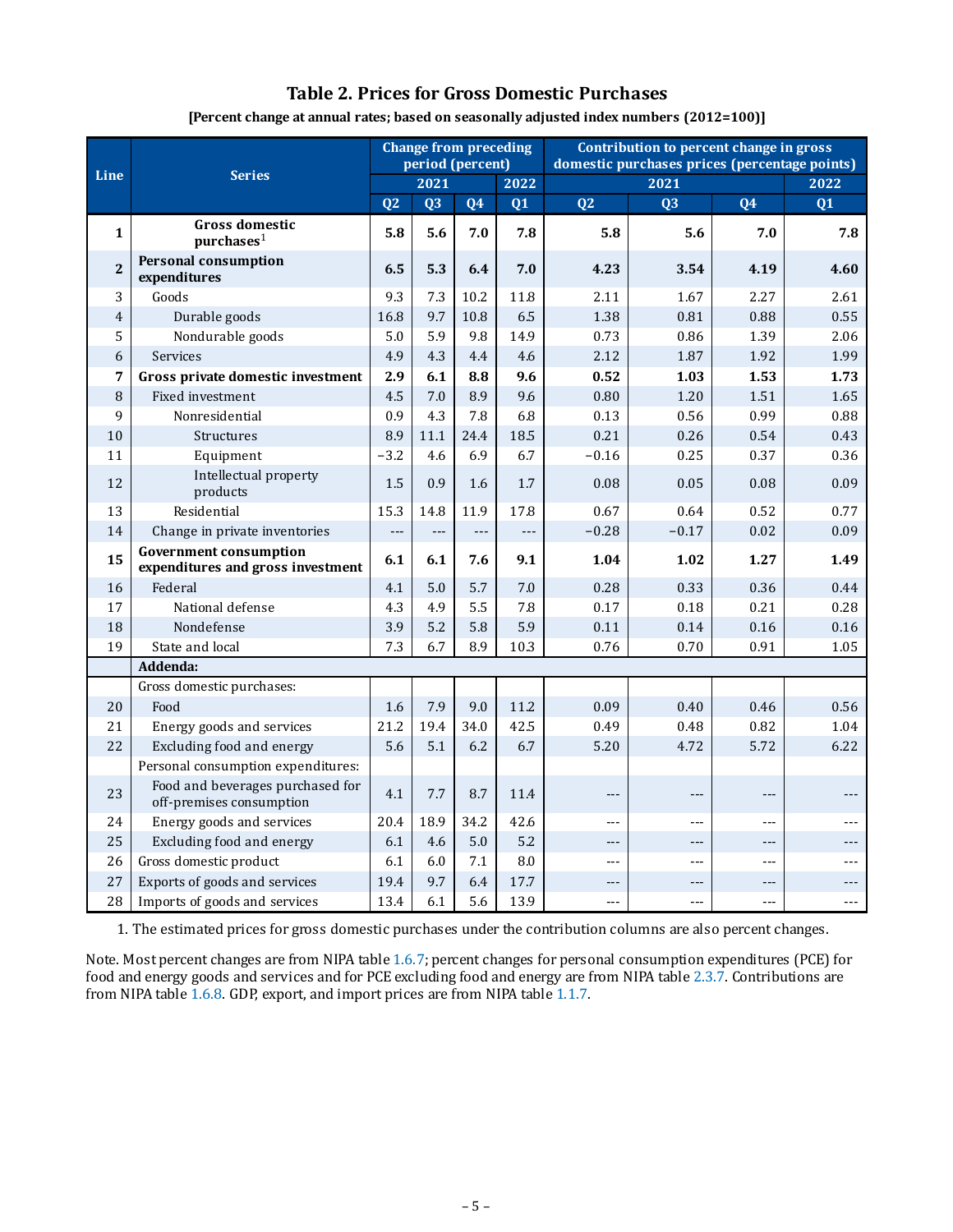#### **Note on Prices**

BEA's gross domestic purchases price index is the most comprehensive index of prices paid by U.S. residents for all goods and services, regardless of whether those goods and services were produced domestically or imported. It is derived from the prices of personal consumption expenditures (PCE), private investment, and government consumption expenditures and gross investment.

The GDP price index measures the prices of goods and services produced in the United States, including the prices of goods and services produced for export. The difference between the gross domestic purchases price index and the GDP price index reflects the differences between imports prices (included in the gross domestic purchases index) and exports prices (included in the GDP price index). For other measures that are affected by import and export prices, see the FAQ "[How do the effects of dollar depreciation show up in the GDP accounts?](https://www.bea.gov/help/faq/498)" on BEA's website.

BEA also produces price indexes for all the components of GDP. The PCE price index is a measure of the total cost of consumer goods and services, including durable goods, nondurable goods, and services. PCE prices for food, for energy goods and services, and for all items except food and energy are also estimated and reported.

Because prices for food and for energy can be volatile, the price measure that excludes food and energy is often used as a measure of underlying, or "core," inflation. The core PCE price index includes purchased meals and beverages, such as restaurant meals and pet food. (See ["What is the core PCE price index?"](https://www.bea.gov/help/faq/518) on BEA's website.)

BEA also prepares a supplemental PCE price index, the "market-based" PCE price index, that is based on market transactions for which there are corresponding price measures. This index excludes many imputed expenditures, such as financial services furnished without payment, that are included in PCE and in the PCE price index. BEA also prepares a market-based measure that excludes food and energy.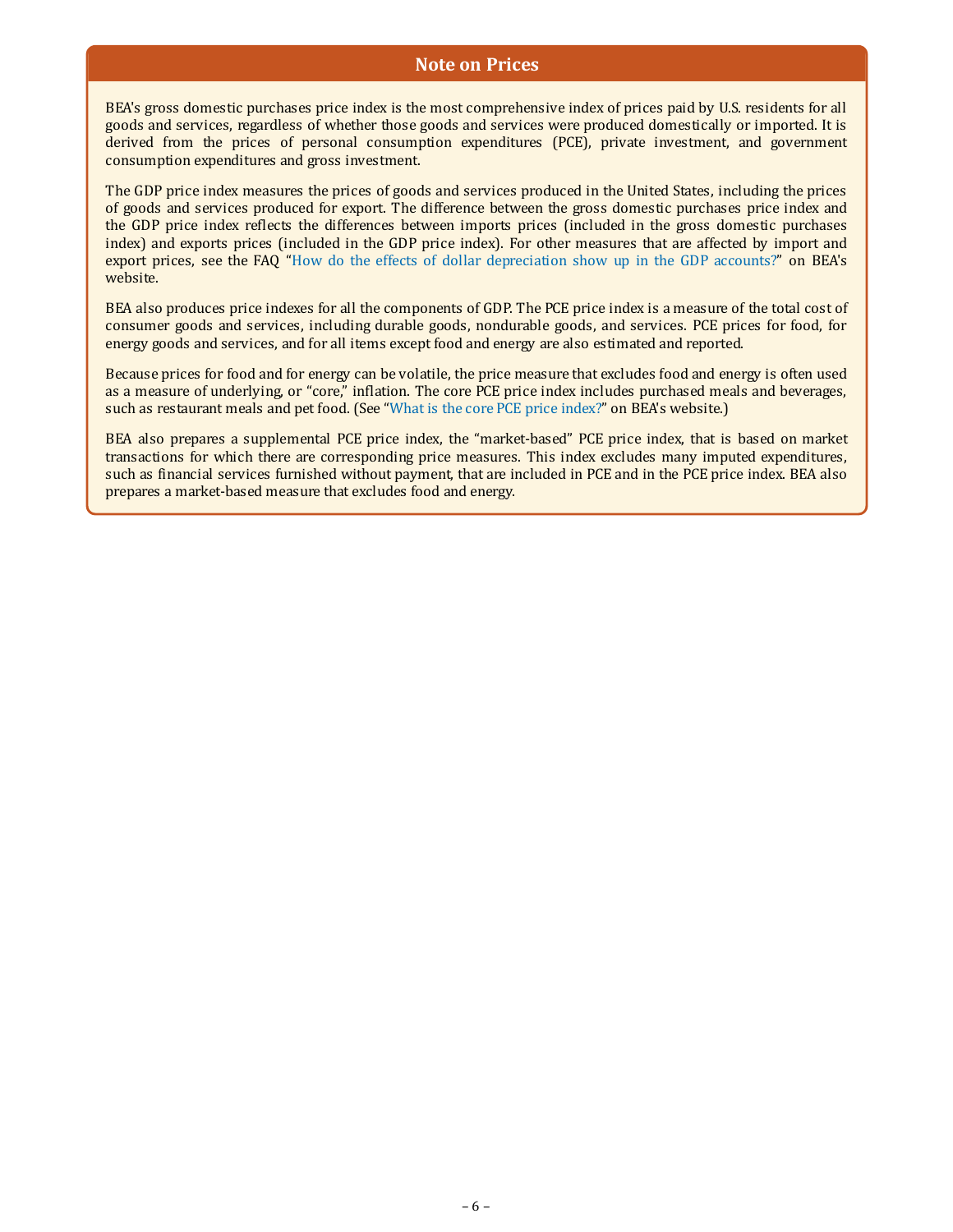## **Personal Income**

Measured in current dollars, personal income increased \$268.0 billion in the first quarter, compared to an increase of \$123.9 billion in the fourth quarter (table 3). The increase in personal income primarily reflected an increase in compensation that was partly offset by a decrease in government social benefits. Within compensation, both private and government wages and salaries increased. Within government social benefits, a decrease in other benefits was partly offset by an increase in social security. The decrease in other benefits primarily reflected the pattern of payments for the expanded child tax credit authorized by the American Rescue Plan Act of 2021. The increase in social security primarily reflected a 5.9 percent cost-ofliving adjustment that took effect in January.

Personal current taxes increased \$51.4 billion in the first quarter after increasing \$103.8 billion in the fourth quarter. Both state and local taxes and federal taxes increased.

Disposable personal income (DPI) increased \$216.6 billion in the first quarter after increasing \$20.1 billion in the fourth quarter. Personal outlays increased \$398.5 billion after increasing \$352.2 billion in the fourth quarter.

The personal saving rate (chart 4)—personal saving as a percentage of DPI—was 6.6 percent in the first quarter; in the fourth quarter, the personal saving rate was 7.7 percent.

Real DPI (chart 5) decreased 2.0 percent in the first quarter after decreasing 5.6 percent in the fourth quarter. Current-dollar DPI increased 4.8 percent after increasing 0.4 percent. Currentdollar DPI is deflated by the implicit price deflator for consumer spending, which increased 7.0 percent in the first quarter.



Note. The personal saving rate is personal saving as a percentage of disposable personal income. U.S. Bureau of Economic Analysis



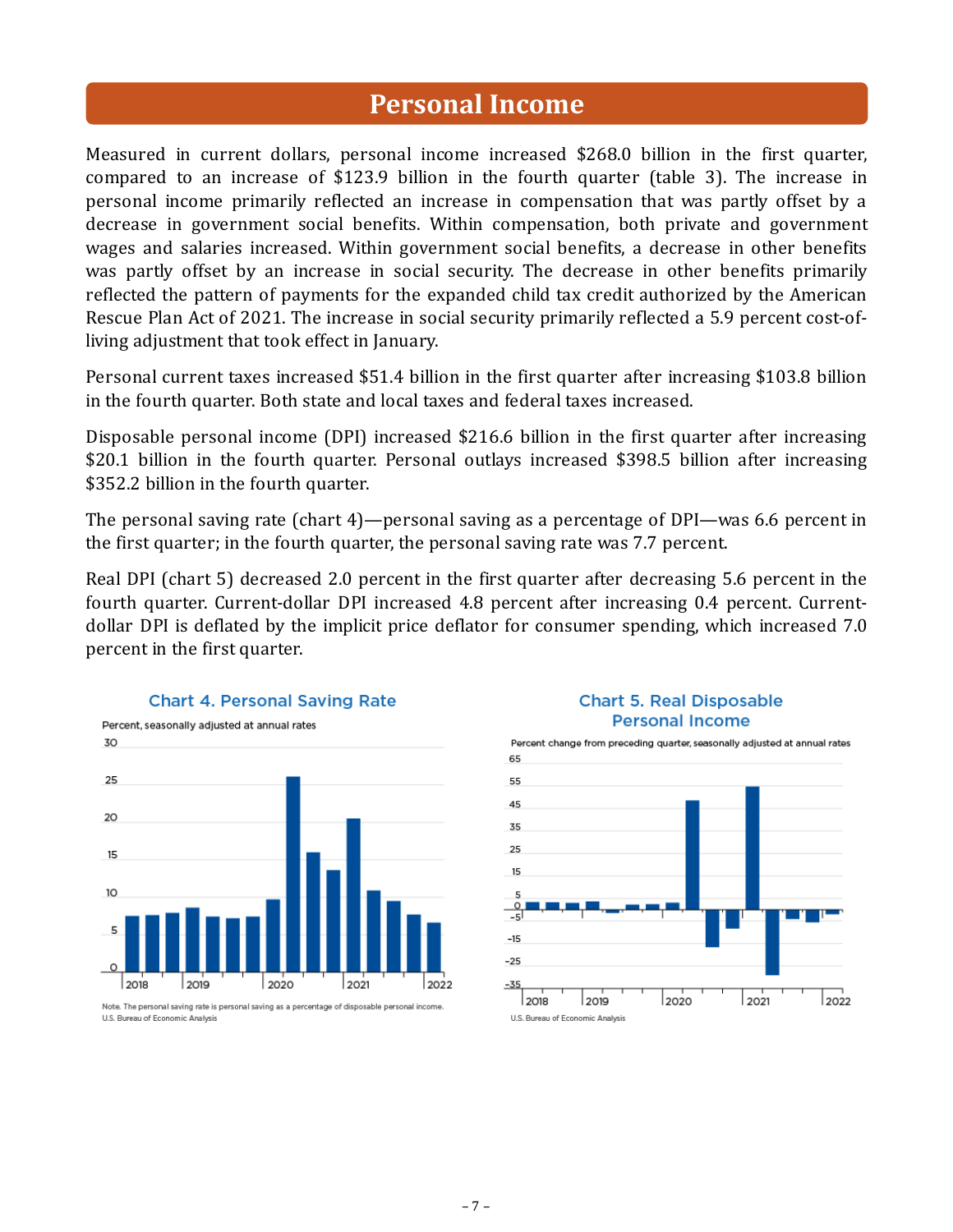## **Table 3. Personal Income and Its Disposition**

| [Billions of dollars; quarterly estimates are seasonally adjusted at annual rates] |  |  |
|------------------------------------------------------------------------------------|--|--|
|------------------------------------------------------------------------------------|--|--|

|                |                                                                |                | <b>Level</b>        | Change from preceding period |                |                |          |  |
|----------------|----------------------------------------------------------------|----------------|---------------------|------------------------------|----------------|----------------|----------|--|
| Line           | <b>Series</b>                                                  |                | 2021<br>2022        |                              | 2021           |                |          |  |
|                |                                                                | Q <sub>4</sub> | Q1                  | Q2                           | Q <sub>3</sub> | Q <sub>4</sub> | Q1       |  |
| 1              | Personal income                                                | 20,947.7       | 21,215.6            | $-1,197.4$                   | 153.9          | 123.9          | 268.0    |  |
| $\overline{c}$ | Compensation of employees                                      | 13,061.4       | 13,325.8            | 327.7                        | 339.9          | 304.9          | 264.4    |  |
| 3              | Wages and salaries                                             | 10,761.6       | 10,992.8            | 301.2                        | 306.8          | 274.4          | 231.1    |  |
| $\overline{4}$ | Private industries                                             | 9,195.8        | 9,411.0             | 284.8                        | 271.7          | 262.8          | 215.2    |  |
| 5              | Goods-producing industries                                     | 1,700.9        | 1,739.4             | 36.0                         | 42.9           | 36.1           | 38.5     |  |
| 6              | Manufacturing                                                  | 992.5          | 1,011.1             | 20.6                         | 10.8           | 11.9           | 18.6     |  |
| 7              | Services-producing industries                                  | 7,494.9        | 7,671.7             | 248.8                        | 228.9          | 226.7          | 176.8    |  |
| 8              | Trade, transportation, and utilities                           | 1,670.7        | 1,709.8             | 56.7                         | 44.9           | 43.8           | 39.2     |  |
| 9              | Other services-producing industries                            | 5,824.2        | 5,961.8             | 192.1                        | 184.0          | 182.9          | 137.6    |  |
| $10$           | Government                                                     | 1,565.8        | 1,581.7             | 16.4                         | 35.1           | 11.6           | 15.9     |  |
| 11             | Supplements to wages and salaries                              | 2,299.8        | 2,333.1             | 26.5                         | 33.1           | 30.5           | 33.3     |  |
| 12             | Proprietors' income with IVA and CCAdj                         | 1,858.5        | 1,880.9             | 134.2                        | 18.8           | $-8.5$         | 22.5     |  |
| 13             | Farm                                                           | 88.0           | 110.4               | 46.4                         | $-8.8$         | $-22.7$        | 22.4     |  |
| 14             | Nonfarm                                                        | 1,770.5        | 1,770.6             | 87.8                         | 27.6           | 14.2           | 0.1      |  |
| 15             | Rental income of persons with CCAdj                            | 743.6          | 756.2               | $-0.7$                       | 12.7           | 14.6           | 12.6     |  |
| 16             | Personal income receipts on assets                             | 2,989.2        | 3,015.0             | 33.3                         | 13.1           | 44.0           | 25.8     |  |
| 17             | Personal interest income                                       | 1,656.8        | 1,684.9             | 9.2                          | $-3.0$         | 20.4           | 28.1     |  |
| 18             | Personal dividend income                                       | 1,332.4        | 1,330.1             | 24.1                         | 16.1           | 23.5           | $-2.3$   |  |
| 19             | Personal current transfer receipts                             | 3,942.2        | 3,924.4             | $-1,653.5$                   | $-191.5$       | $-195.2$       | $-17.8$  |  |
| $20\,$         | Government social benefits to persons                          | 3,875.5        | 3,856.7             | $-1,662.8$                   | $-188.2$       | $-194.1$       | $-18.8$  |  |
| 21             | Social security                                                | 1,126.9        | 1,197.9             | 3.3                          | 7.5            | 9.7            | 71.0     |  |
| 22             | Medicare                                                       | 847.9          | 875.0               | 1.1                          | 11.2           | 21.3           | 27.2     |  |
| 23             | Medicaid                                                       | 782.9          | 810.4               | 34.6                         | 44.6           | 7.8            | 27.5     |  |
| 24             | Unemployment insurance                                         | 37.7           | 25.1                | $-85.3$                      | $-208.1$       | $-234.7$       | $-12.5$  |  |
| 25             | Veterans' benefits                                             | 169.2          | 177.5               | 4.1                          | 5.8            | 6.9            | 8.3      |  |
| 26             | Other                                                          | 911.0          | 770.8               | $-1,620.6$                   | $-49.2$        | $-5.2$         | $-140.2$ |  |
| 27             | Other current transfer receipts, from business<br>(net)        | 66.7           | 67.7                | 9.3                          | $-3.3$         | $-1.2$         | 1.0      |  |
| 28             | Less: Contributions for government social insurance            | 1,647.2        | 1,686.7             | 38.4                         | 39.1           | 35.9           | 39.5     |  |
| 29             | Less: Personal current taxes                                   | 2,744.9        | 2,796.2             | 120.4                        | 108.6          | 103.8          | 51.4     |  |
| 30             | Equals: Disposable personal income (DPI)                       | 18,202.8       | 18,419.4            | $-1,317.9$                   | 45.3           | 20.1           | 216.6    |  |
| 31             | Less: Personal outlays                                         | 16,808.4       | 17,206.9            | 689.4                        | 291.2          | 352.2          | 398.5    |  |
| 32             | Personal consumption expenditures                              | 16,314.2       | 16,705.1            | 676.3                        | 283.2          | 349.3          | 390.9    |  |
| 33             | Personal interest payments <sup>1</sup>                        | 271.6          | 278.6               | 12.1                         | 4.3            | $-0.1$         | 7.1      |  |
| 34             | Personal current transfer payments                             | 222.6          | 223.2               | 1.1                          | 3.7            | $3.0\,$        | $0.5\,$  |  |
| 35             | Equals: Personal saving                                        | 1,394.4        | 1,212.5             | $-2,007.3$                   | $-245.9$       | $-332.1$       | $-181.9$ |  |
| 36             | Personal saving as a percentage of DPI                         | 7.7            | 6.6                 |                              |                |                |          |  |
|                | Addenda:                                                       |                |                     |                              |                |                |          |  |
|                | Percent change at annual rate                                  |                |                     |                              |                |                |          |  |
| 37             | Current-dollar DPI                                             | ---            | ---                 | $-24.5$                      | 1.0            | 0.4            | 4.8      |  |
| 38             | Real DPI, chained (2012) dollars                               | $---$          | $\qquad \qquad - -$ | $-29.1$                      | $-4.1$         | $-5.6$         | $-2.0$   |  |
|                | The effects of selected federal pandemic response              |                |                     |                              |                |                |          |  |
|                | programs on personal income (billions of dollars)              |                |                     |                              |                |                |          |  |
|                | In farm proprietors' income with IVA and CCAdj:                |                |                     |                              |                |                |          |  |
| 39             | Coronovirus Food Assistance Program <sup>2</sup>               | 1.2            | 0.6                 | 13.4                         | $-5.5$         | $-7.5$         | $-0.6$   |  |
| 40             | Paycheck Protecton Program loans to<br>businesses <sup>3</sup> | 0.8            | 0.0                 | 6.4                          | $-4.3$         | $-6.3$         | $-0.8$   |  |
|                | In nonfarm proprietors' income with IVA and CCAdj:             |                |                     |                              |                |                |          |  |
| 41             | Paycheck Protecton Program loans to<br>businesses <sup>3</sup> | 11.9           | 0.0                 | 100.9                        | $-67.5$        | $-98.3$        | $-11.9$  |  |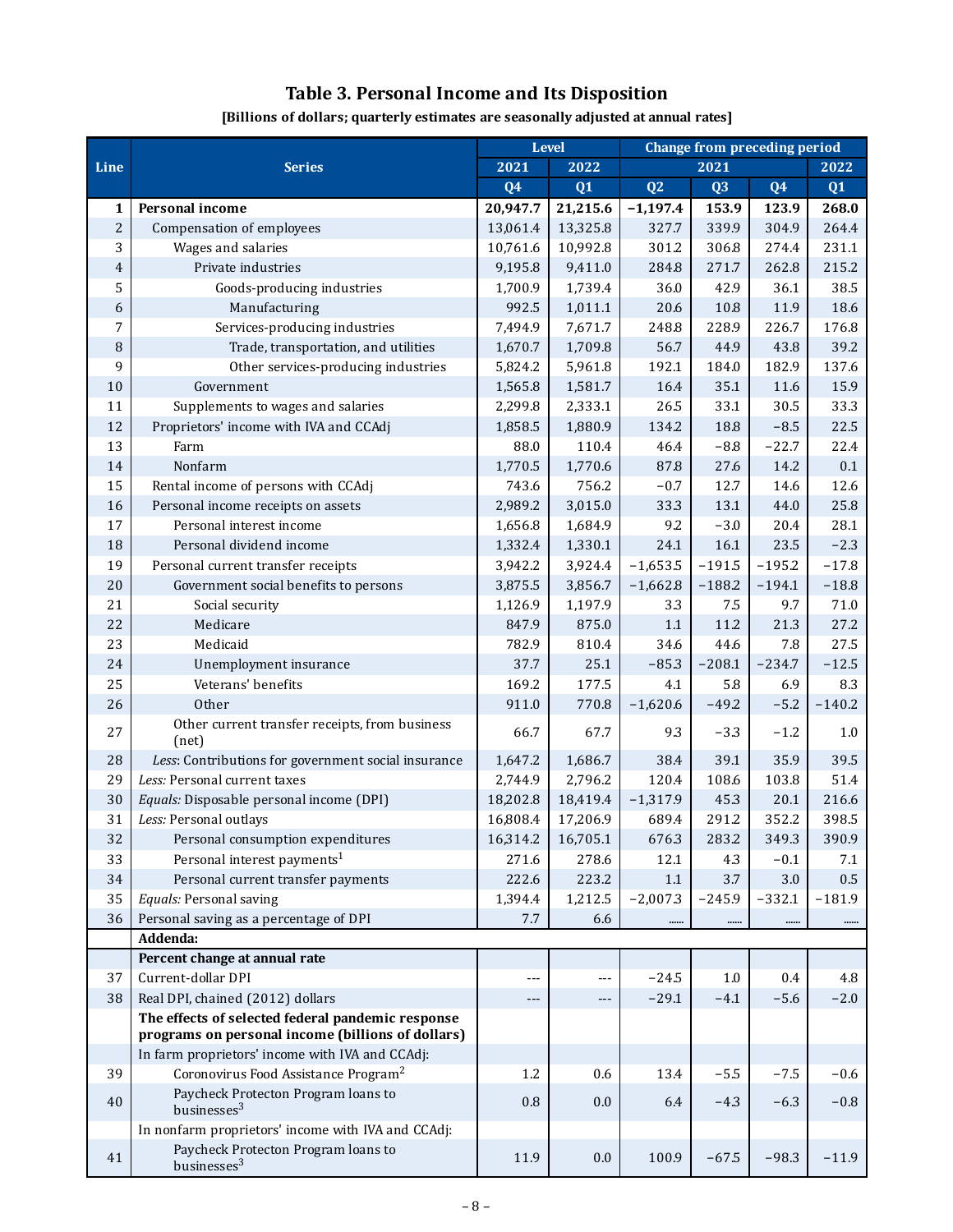|             |                                                                                    | <b>Level</b>  |              | Change from preceding period |                |                |          |  |
|-------------|------------------------------------------------------------------------------------|---------------|--------------|------------------------------|----------------|----------------|----------|--|
| <b>Line</b> | <b>Series</b>                                                                      |               | 2022<br>2021 |                              | 2021           |                |          |  |
|             |                                                                                    | <b>Q4</b>     | <b>Q1</b>    | Q <sub>2</sub>               | Q <sub>3</sub> | Q <sub>4</sub> | Q1       |  |
|             | In government social benefits to persons, Medicare:                                |               |              |                              |                |                |          |  |
| 42          | Increase in Medicare rembursement rates <sup>4</sup>                               | 14.6          | 15.0         | 0.0                          | 0.1            | 0.3            | 0.4      |  |
|             | In government social benefits to persons,<br>Unemployment insurance <sup>5</sup> : |               |              |                              |                |                |          |  |
| 43          | <b>Extended Unemployment Benefits</b>                                              | 2.4           | 0.7          | $-19.2$                      | $-0.2$         | $-3.3$         | $-1.7$   |  |
| 44          | Pandemic Emergency Unemployment<br>Compensation                                    | 3.3           | 1.0          | 6.8                          | $-43.1$        | $-58.1$        | $-2.4$   |  |
| 45          | Pandemic Unemployment Assistance                                                   | 2.4           | 0.9          | $-13.2$                      | $-32.0$        | $-47.6$        | $-1.6$   |  |
| 46          | Pandemic Unemployment Compensation<br>Payments                                     | $0.0^{\circ}$ | 0.0          | $-49.7$                      | $-124.0$       | $-113.2$       | 0.0      |  |
|             | In government social benefits to persons, other:                                   |               |              |                              |                |                |          |  |
| 47          | Child tax credit <sup>6</sup>                                                      | 223.2         | 105.6        | 0.0                          | 184.5          | 4.2            | $-117.5$ |  |
| 48          | Economic impact payments <sup>7</sup>                                              | 14.2          | 0.0          | $-1,643.6$                   | $-251.2$       | $-24.7$        | $-14.2$  |  |
| 49          | Lost wages supplemental payments <sup>8</sup>                                      | 0.0           | 0.0          | $-1.0$                       | $-0.5$         | $-0.1$         | 0.0      |  |
| 50          | Paycheck Protecton Program loans to NPISH <sup>3</sup>                             | 2.0           | 0.0          | 13.9                         | $-10.7$        | $-12.0$        | $-2.0$   |  |
| 51          | Provider Relief Fund to NPISH <sup>9</sup>                                         | 64.4          | 53.7         | $-16.2$                      | 10.8           | 27.0           | $-10.7$  |  |
|             | In personal outlays, personal interest payments:                                   |               |              |                              |                |                |          |  |
| 52          | Student loan forbearance <sup>10</sup>                                             | $-37.8$       | $-37.8$      | 0.0                          | 0.0            | 0.0            | $0.0\,$  |  |

**CCAdj** Capital consumption adjustment

**IVA** Inventory valuation adjustment

- 1. Consists of nonmortgage interest paid by households. Note that mortgage interest paid by households is an expense item in the calculation of rental income of persons.
- 2. The Coronavirus Food Assistance Program, initially established by the Coronavirus Aid, Relief and Economic Security Act (CARES), provides direct support to farmers and ranchers where prices and market supply chains have been impacted by the COVID-19 pandemic.
- 3. The Paycheck Protection Program, initially established by the CARES Act, provides forgivable loans to help small businesses and nonprofit institutions make payroll and cover other expenses. It also provides funding to [reimburse private lending institutions for the costs of administering these loans. For more information, see "How](https://www.bea.gov/help/faq/1408) does the Paycheck Protection Program impact the national income and product accounts (NIPAs)?".
- 4. A 2 percent reduction in reimbursements paid to Medicare service providers that went into effect in 2013 was initially suspended by the CARES Act. The resulting increased reimbursement rates went into effect beginning on May 1, 2020.
- 5. Unemployment insurance benefits were expanded through several programs that were initially established through [the CARES Act. For more information, see "How will the expansion of unemployment benefits in response to the](https://www.bea.gov/help/faq/1415) COVID-19 pandemic be recorded in the NIPAs?".
- 6. The American Rescue Plan increased the Child Tax Credit to \$3,000 per child over the age of six and \$3,600 for children under the age of six, and raised the age limit from 16 to 17. It also authorized that up to half of these credits could be distributed through advance payments during the tax year, while the rest would be claimed when parents file tax returns the following year.
- 7. Economic impact payments, initially established by the CARES Act, provide direct payments to individuals. For [more information, see "How are the economic impact payments to support individuals during the COVID-19](https://www.bea.gov/help/faq/1409) pandemic recorded in the NIPAs?"
- 8. The Federal Emergency Mangement Agency (FEMA) was authorized to make payments from the Disaster Relief Fund to supplement wages lost as a result of the COVID-19 pandemic.
- 9. The Department of Health and Human Services distributes money from the Provider Relief Fund to hospitals and health care providers on the front lines of the coronavirus response. This funding supports health care-related expenses or lost revenue attributable to COVID-19 and ensures uninsured Americans can get treatment for COVID-19. In the NIPAs, funds provided to nonprofit hospitals are recorded as social benefits.
- 10. Interest payments due on certain categories of federally-held student loans were initially suspended by the CARES [Act. For more information, see "How does the federal response to the COVID-19 affect BEA's estimate of personal](https://www.bea.gov/help/faq/1407) interest payments?".

Note. Dollar levels and percent changes are from NIPA tables [2.1](https://apps.bea.gov/iTable/iTable.cfm?reqid=19&step=3&isuri=1&nipa_table_list=58&categories=survey) and [2.2B.](https://apps.bea.gov/iTable/iTable.cfm?reqid=19&step=3&isuri=1&nipa_table_list=60&categories=survey)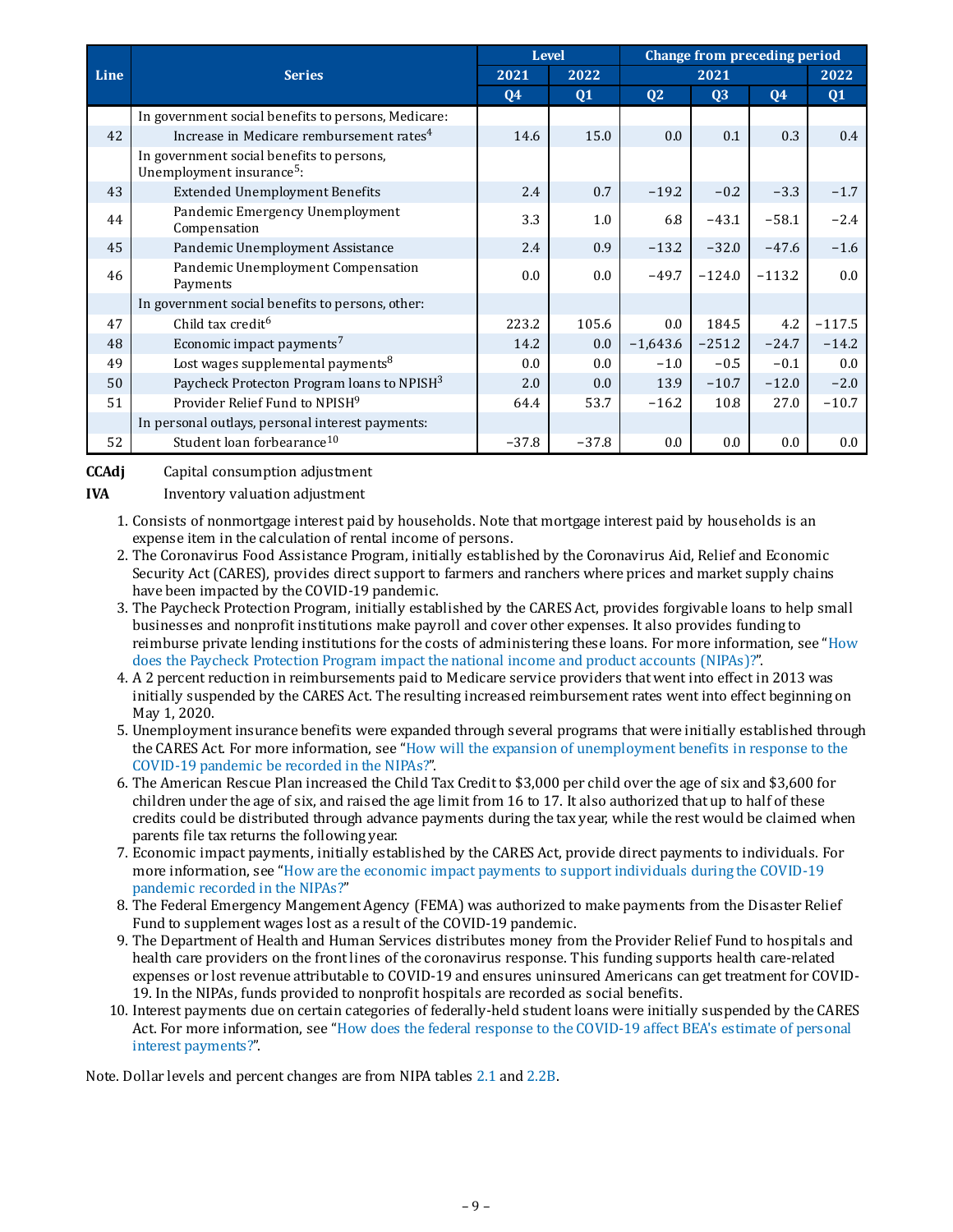#### **Information on Key Source Data, Assumptions, and Methodologies**

A comprehensive table that presents the ["Key Source Data and Assumptions"](https://www.bea.gov/data/gdp/gross-domestic-product) that are used to prepare each vintage of the estimate of GDP for the current quarter is available on BEA's website. For the advance estimates that are released near the end of the month after the close of the quarter, the table shows the months of source data for the quarter that are available; for most components of GDP, 3 months of data are available. For the components for which only 2 months of source data are available, BEA's assumptions for the third month are shown. Second estimates are released near the end of the second month after the close of the quarter, and third estimates are released near the end of the third month after the close of the quarter. With each vintage, the table is updated to add newly available and revised source data that have been incorporated into the estimates.

For additional details about the source data and the methodologies that are used to prepare the estimates, see "[Concepts and Methods of the U.S. National Income and Product Accounts"](https://www.bea.gov/resources/methodologies/nipa-handbook) on BEA's website.

#### **Preview of the 2022 Annual Update of the National Economic Accounts**

The Bureau of Economic Analysis (BEA) plans to release the results of the annual update of the National Economic Accounts (NEAs), which include the National Income and Product Accounts (NIPAs) and the Industry Economic Accounts (IEAs), on September 29, 2022. As part of BEA's ongoing efforts to harmonize the production and publication of the NIPAs, the IEAs, and the Regional Economic Accounts (REAs), improvements incorporated as part of the NEA annual update will impact all three sets of accounts, and each account will reflect the same update period. The annual update of the REAs will be released on September 30.

This will be the first time BEA will produce and publish annual updates of the NIPAs, IEAs, and REAs concurrently. In the past, the publication of the annual updates of these statistics was spread over multiple months, beginning with July and ending in October. Following the synchronization of the quarterly NIPA, IEA, and REA statistics introduced in September 2020, coordinating the annual updates for these three major dimensions of gross domestic product (GDP) is an important next step to provide consistency across the accounts and give users a fuller and more timely view of the U.S. economy.<sup>1</sup>

The update of the NEAs will cover the first quarter of 2017 through the first quarter of 2022 and will result in revisions to GDP, GDP by industry, gross domestic income, and related components. The reference year for index numbers and chained-dollar estimates will remain 2012.

**Source data updates.** The annual update will incorporate source data that are more complete and more detailed than those previously available, including the following:

- Census Bureau annual surveys of manufacturers, merchant wholesale trade, retail trade, services, and state and local governments
- **Federal government budget data**
- Internal Revenue Service tabulations of tax returns for corporations, for sole proprietorships, and for partnerships
- **Department of Agriculture farm income statistics**
- National Science Foundation annual surveys

**Incorporation of International Transactions Accounts.** In addition to the source data listed above, the annual update will incorporate results from the 2022 annual update of BEA's International Transactions Accounts (ITAs), scheduled for release on June 23, 2022.<sup>2</sup>

#### **Methodology improvements**

- BEA will modify the supply-use framework to reflect transactions related to ventilator production by auto manufacturers and ventilator purchases by the government in 2020 in response to the COVID–19 pandemic. This change will result in a modification of the composition of motor vehicle industry gross output and the composition of government investment in the second and third quarters of 2020 to account for the production and purchase of these ventilators.
- BEA will improve the classification of subsidies introduced as part of the response to the COVID–19 pandemic by distinguishing between "subsidies on products" and "other subsidies on production." This change will better align BEA's supply-use tables with international standards and will primarily affect gross output valued at basic prices in the supply table and value added at basic prices in the use table.